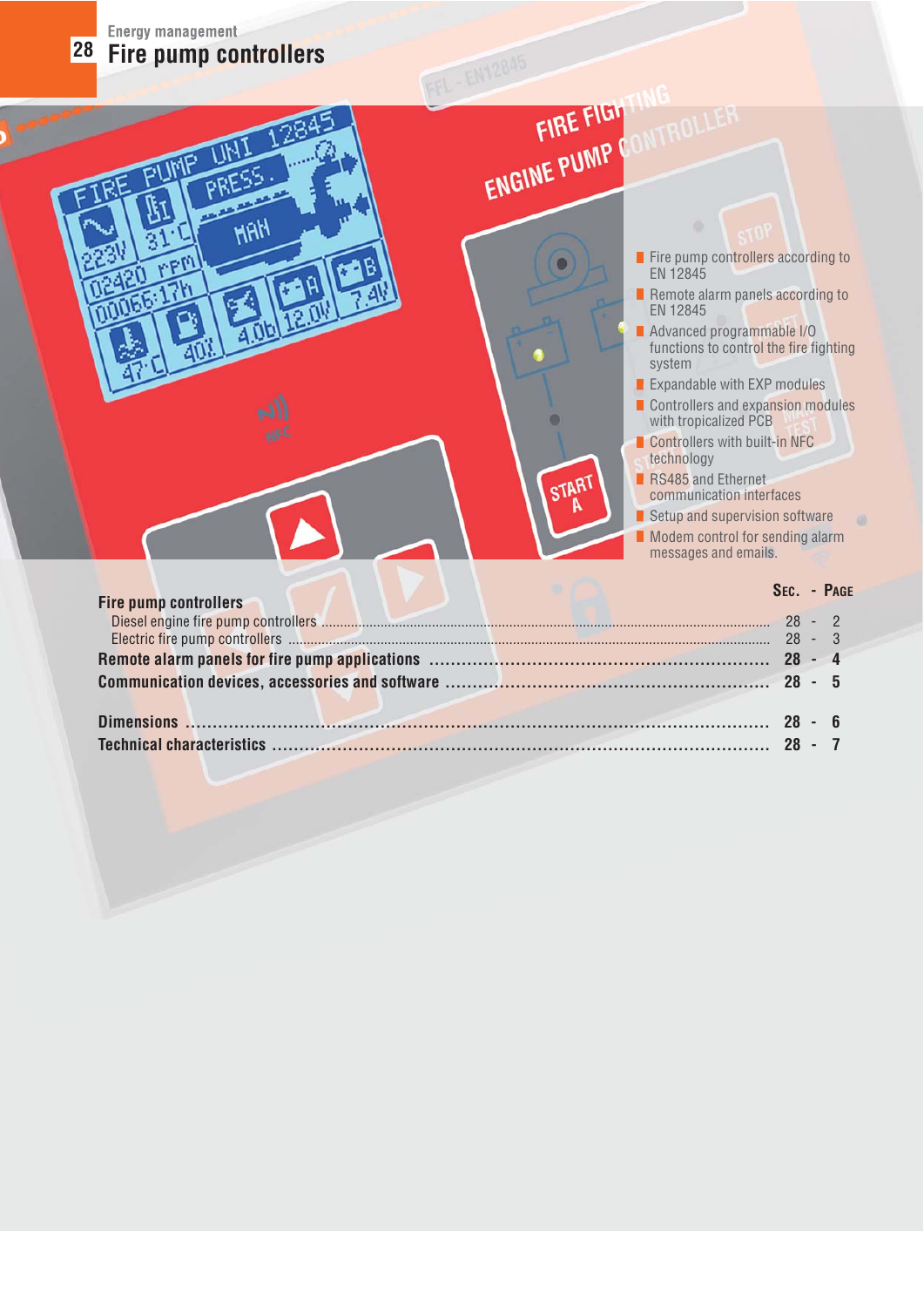



**Pag. 28-2**

#### **DIESEL ENGINE FIRE PUMP CONTROLLERS**

- Crank cycle according to EN 12845
- Batteries monitoring
- Advanced programmable functions for fire fighting systems
- AC voltage monitoring
- Possibility of setup via NFC technology and APP
- Built-in RS485 communication
- PLC logic integrated.



#### **ELECTRIC FIRE PUMP CONTROLLERS**

- Designed in accordance to EN 12845
- 3 phase voltage measure inputs
- 3 phase current measure inputs
- 24VAC or 230VAC power supply
- Advaced programmable functions for fire
- fighting systems • Possibility of setup via NFC technology
- and APP • Built-in RS485 communication
- PLC logic integrated.



**REMOTE ALARM PANELS FOR FIRE PUMP APPLICATIONS**

- Remote panels according to EN 12845
- LED or LCD display versions
- Pushbutton to silence the siren and test the LEDs
- Built-in buzzer.



#### **COMMUNICATION DEVICES, ACCESSORIES AND SOFTWARE**

- Communication interfaces
- Additional digital and analog inputs and outputs
- GPRS-GSM module
- Gateway
- Supervision, setup and remote control software
- APP.

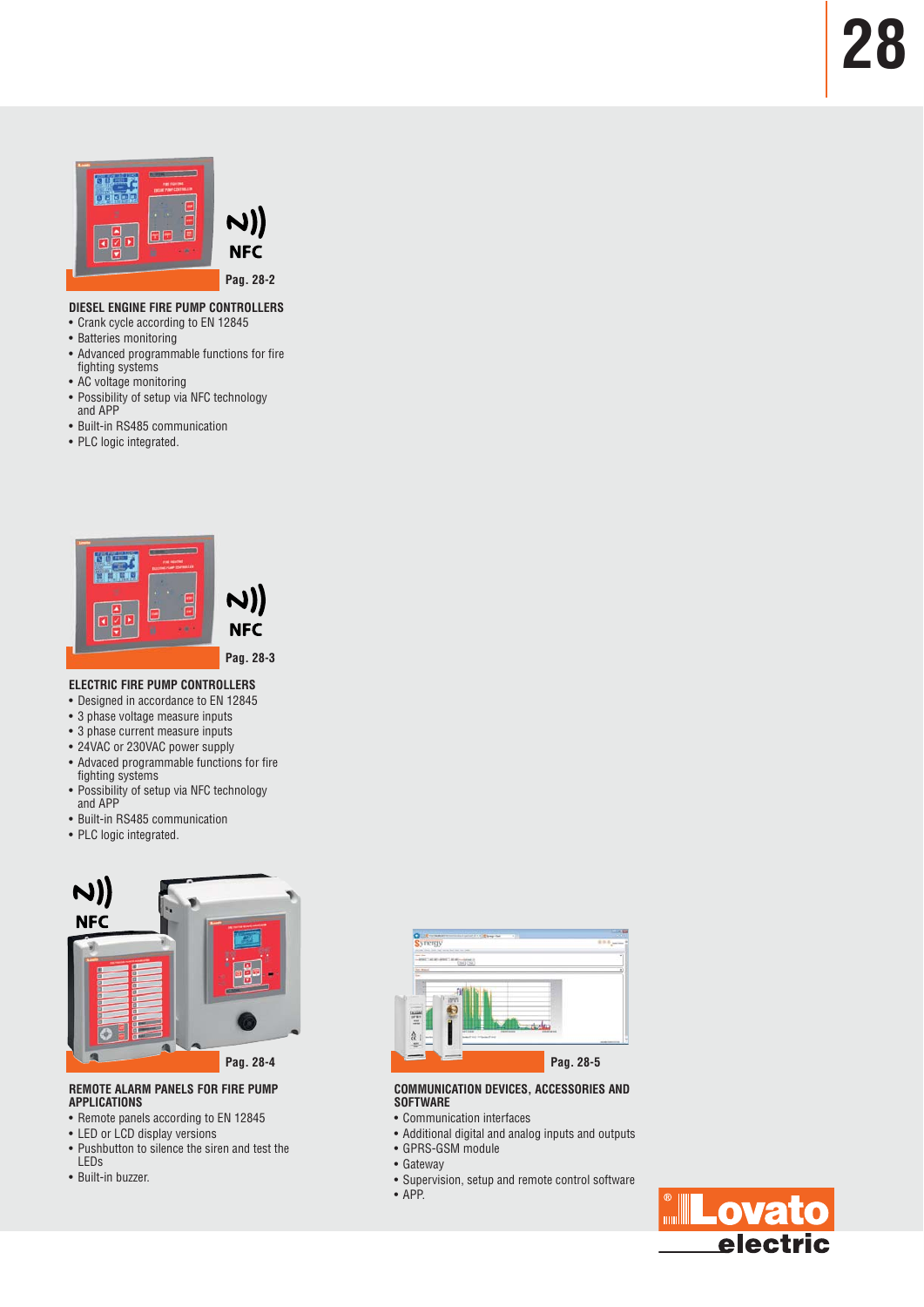Diesel engine fire pump controllers

#### **Diesel engine fire pump controllers**

# N)) **NFC**



**EXP 10...**

HI 숁

**new**

**new**

| Order codes | Description                                                                                                                                                            | Qty<br>per<br>pkg | Wt    |
|-------------|------------------------------------------------------------------------------------------------------------------------------------------------------------------------|-------------------|-------|
|             |                                                                                                                                                                        | n°                | [kg]  |
| FFL 700DP   | <b>Controller for diesel</b><br>engine fire pumps in<br>accordance with<br>EN 12845, power supply<br>12/24VDC, built-in<br>RS485                                       | 1                 | 0.980 |
| FFL 800DP   | Controller for diesel<br>engine fire pumps in<br>accordance with<br>EN 12845, power supply<br>12/24VDC, built-in<br>RS485, expandable with<br>EXP expansion<br>modules | 1                 | 0.980 |

| Order<br>code        | Description                                                                            |
|----------------------|----------------------------------------------------------------------------------------|
| EXPANSION MODULES.   |                                                                                        |
| Inputs and outputs.  |                                                                                        |
| <b>EXP10 08T</b>     | 2 opto-isolated digital inputs and 2 relay<br>outputs rated 5A 250VA, PCB tropicalized |
| <b>EXP10 42T</b>     | 6 digital inputs, PCB tropicalized                                                     |
| <b>EXP10 43T</b>     | 4 digital input and 2 static outputs, PCB<br>tropicalized                              |
| <b>EXP10 04T</b>     | 2 opto-isolated analog inputs 0/4-20mA<br>or PT100 or 0-10V or 0±5V, PCB tropicalized  |
| Communication ports. |                                                                                        |
| <b>EXP10 12T</b>     | Opto-isolated RS485 interface, PCB tropicalized                                        |
| <b>EXP10 13T</b>     | Ethernet interface, PCB tropicalized                                                   |
| <b>EXP10 15</b>      | GPRS/GSM modem                                                                         |





#### **General characteristics**

FFL...DP controllers integrate all the functions required by the EN 12845 standard regarding the diesel engine fire pump management and help the user to monitor and maintain the performance of the entire firefighting system. The backlit graphic LCD display 128x80 pixel ensures high

visibility in low light conditions. Inputs and outputs are programmable and the number can

be increased with the I/O expansion modules, moreover they can be managed in the PLC logic integrated.

This all means an integrated solution with less wiring, less components and less programming to set up the firefighting system. Within the main page, it is possible to see all the information about the engine fire pump.

Functions for the maintenance and the test of the firefighting system are available directly on the display with the possibility to receive remotely this information by the digital outputs or the Modbus communication through the built-in RS485.

The controller monitors constantly the temperature inside the pump room using the integrated or an external temperature sensor and the status of the auxiliary voltage with the singlephase AC voltage measurement input.

#### **Features**

- Engine control, monitoring and protection
- Backlit graphic LCD display with multilingual text and synoptic
- Texts in 5 languages (ENG, ITA, FRA, SPA, DEU)
- $-$  Customizable texts via *Xpress* software (see section 29)
- Dedicated page for LED test and commisioning
- Dedicated page for jockey pump monitoring – Dual DC power from two separate batteries12/24VDC
- Input of single-phase AC voltage measurement for network monitoring
- 9 LED indicators: mode selection, batteries selection, battery status, pump activated, warning
- 2 password levels
- Built-in RS485 port
- Built-in real time clock
- Built-in NTC temperature sensor
- Storage of last 64 events
- Automatic starting sequence in accordance to EN 12845 – Communication interface by front optical port with CX 01 and CX 02 dongle using USB or Wi-Fi connections
- NFC contactless interface for programming via  $NFE$  app<br>– Isolated BS485 serial port for supervision (compatibility – Isolated RS485 serial port for supervision (compatibility
- with **Synergy** and  $\frac{\text{symergy}}{\text{S}}$  software)
- Expandability with EXP... modules tropicalized (only FFL 800DP)
- Compatibility with FFL RA... remote alarm panels.

#### **Operational characteristics**

- Power supply voltage: 12 or 24VDC
- Voltage measurement inputs:
- Rated voltage Ue: 100...240VAC
- Measurement range: 50...264VAC
- Frequency range: 45...65Hz
- Input to monitor the starter pinion
- NTC probe input:
- measuring range: -40...+85°C – Engine running input (D+)
- Programmable digital inputs: 10 Negative
- 
- Programmable relay outputs: 10 – Programmable static outputs: 1
- 3 programmable resistive sensors
- Compatible software: Sam1, Xpress, NFC,
- 
- and Synergy software (see section 29)<br>— Degree of protection: IP 20 at rear. IP65 on front
- PCB tropicalized
- Operating temperature: -25...+70°C.

**Synergy and Xpress software, NFC app See Section 29.**

#### **EXP series expansion modules See Section 30, page 2.**

#### **Compliance**

Compliant with standards: UNI EN 12845, IEC/EN 61010-1, IEC/EN 61010-2-030, IEC/EN 61000-6-2, IEC/EN 61000-6-3.

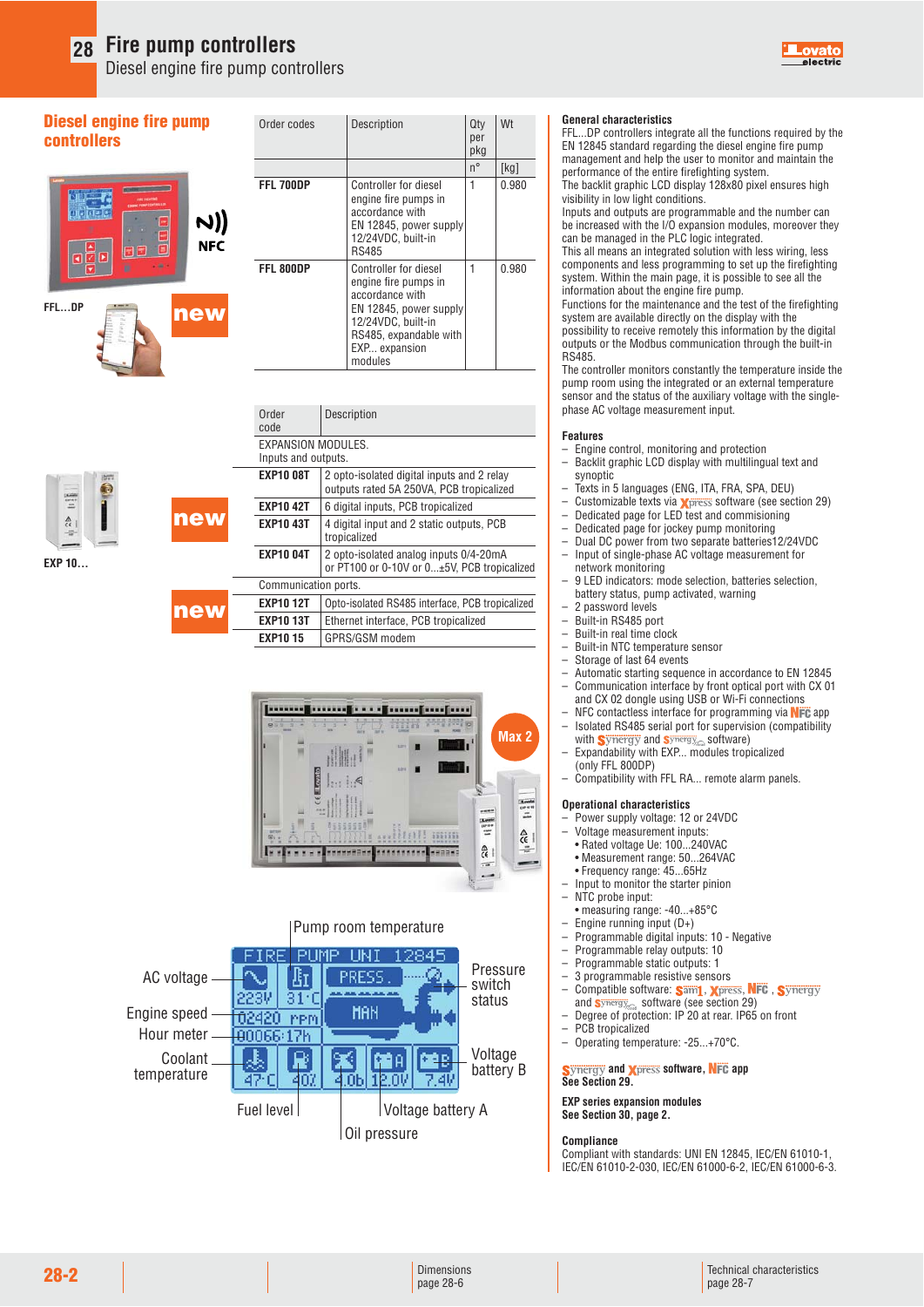Electric fire pump controllers

#### **Electric fire pump controllers**



| Order codes | Description                                                                                                                                                              | Qty<br>per<br>pkg | Wt    |
|-------------|--------------------------------------------------------------------------------------------------------------------------------------------------------------------------|-------------------|-------|
|             |                                                                                                                                                                          | $n^{\circ}$       | [kg]  |
| FFL 700EP   | Controller for electric<br>fire pumps in accordance<br>with EN 12845, power<br>supply 24VAC, built-in<br><b>RS485</b>                                                    | 1                 | 0.980 |
| FFL 800EP   | Controller for electric<br>fire pumps in accordance<br>with EN 12845, power<br>supply 24VAC or<br>110240VAC, built-in<br>RS485, expandable with<br>EXP expansion modules | 1                 | በ 980 |

| <b>EXP 10</b> |  |
|---------------|--|

**Badrie Di Bern** 

|     | Order<br>code                             | Description                                                                            |
|-----|-------------------------------------------|----------------------------------------------------------------------------------------|
|     | EXPANSION MODULES.<br>Inputs and outputs. |                                                                                        |
|     | <b>EXP10 08T</b>                          | 2 opto-isolated digital inputs and 2 relay<br>outputs rated 5A 250VA, PCB tropicalized |
| new | <b>EXP10 42T</b>                          | 6 digital inputs, PCB tropicalized                                                     |
|     | <b>EXP10 43T</b>                          | 4 digital input and 2 static outputs, PCB<br>tropicalized                              |
|     | <b>EXP10 04T</b>                          | 2 opto-isolated analog inputs 0/4-20mA<br>or PT100 or 0-10V or 0±5V, PCB tropicalized  |
|     | Communication ports.                      |                                                                                        |
|     | <b>EXP10 12T</b>                          | Opto-isolated RS485 interface, PCB tropicalized                                        |
| new | <b>EXP10 13T</b>                          | Ethernet interface, PCB tropicalized                                                   |
|     | <b>EXP1015</b>                            | GPRS/GSM modem                                                                         |



#### **General characteristics**

FFL...EP controllers integrate all the functions required by the EN 12845 standard regarding the electric fire pump management and help the user to monitor and maintain the

performance of the entire firefighting system. The backlit graphic LCD display 128x80 pixel ensures high visibility in low light conditions.

Inputs and outputs are programmable and the number can be increased with the I/O expansion modules, moreover they can be managed in the PLC logic integrated.

This all means an integrated solution with less wiring, less components and less programming to set up the firefighting system. Within the main page, it is possible to see all the information about the engine fire pump.

Functions for the maintenance and the test of the firefighting system are available directly on the display with the possibility to receive remotely this information by the digital outputs or the Modbus communication through the built-in RS485.

The controller monitors constantly the temperature inside the pump room using the integrated or an external temperature sensor.

#### **Features**

- Electric motor control, monitoring and protection – Backlit graphic LCD display with multilingual text and
- synoptic
- Texts in 5 languages (ENG, ITA, FRA, SPA, DEU)
- Customizable texts via  $\chi$  press software (see section 29)
- Dedicated page for LED test and commisionning – Dedicated page for jockey pump monitoring
- 8 LED indicators: electric pump running, main status, electric motor status, starting request, global alarm, failure to start, stop enabled, automatic start excluded
- 2 password level
- Built-in RS485 port – Built-in real time clock<br>– Built-in NTC temperatu
- Built-in NTC temperature sensor
- $-$  Storage of last 64 events<br> $-$  Communication interface
- Communication interface by front optical port with CX 01 and CX 02 dongle using USB or Wi-Fi connections
- NFC contactless interface for programming via  $N =$  Isolated BS485 serial port for supervision (compatibility
- Isolated RS485 serial port for supervision (compatibility with  $\mathbf{S}$ ynergy and  $\mathbf{S}$ ynergy<sub>cod</sub> software)
- Expandability with EXP... modules tropicalized (only FFL 800EP)
- Compatibility with FFL RA... remote alarm panels.

#### **Operational characteristics**

- Power supply voltage: 24VAC (FFL 700EP), 24 and 110...240VAC (FFL 800EP)
- Voltage measurement inputs:
- 3 phases
- Rated voltage Ue: 100...600VAC
- Measurement range: 80...720VAC
- Frequency range: 45...65Hz
- 3 phases current measurements inputs: 1/5A
- NTC probe input:
- measuring range: -40...+85°C
- Programmable digital inputs: 8 Negative – Programmable relay outputs: 9
- Programmable static outputs: 1
- Compatible software: Sam1, Xpress, NFC, Synergy
- and  $s$ <sup>ynergy</sup> software (see section 29)
- Degree of protection: IP 20 at rear. IP65 on front
- Tropicalized PCB
- Operating temperature: -25...+70°C.

**Synergy and Xpress software, NFC app See Section 29.**

**EXP series expansion modules See Section 30, page 2.**

#### **Compliance**

Compliant with standards: UNI EN 12845, IEC/EN 61010-1, IEC/EN 61010-2-030, IEC/EN 61000-6-2, IEC/EN 61000-6-3.

| Dimensions |
|------------|
| page 28-6  |

Motor current

2.778

3-ph line voltage

4010

Motor power

0.99

 $1.93k$ u

Cosφ

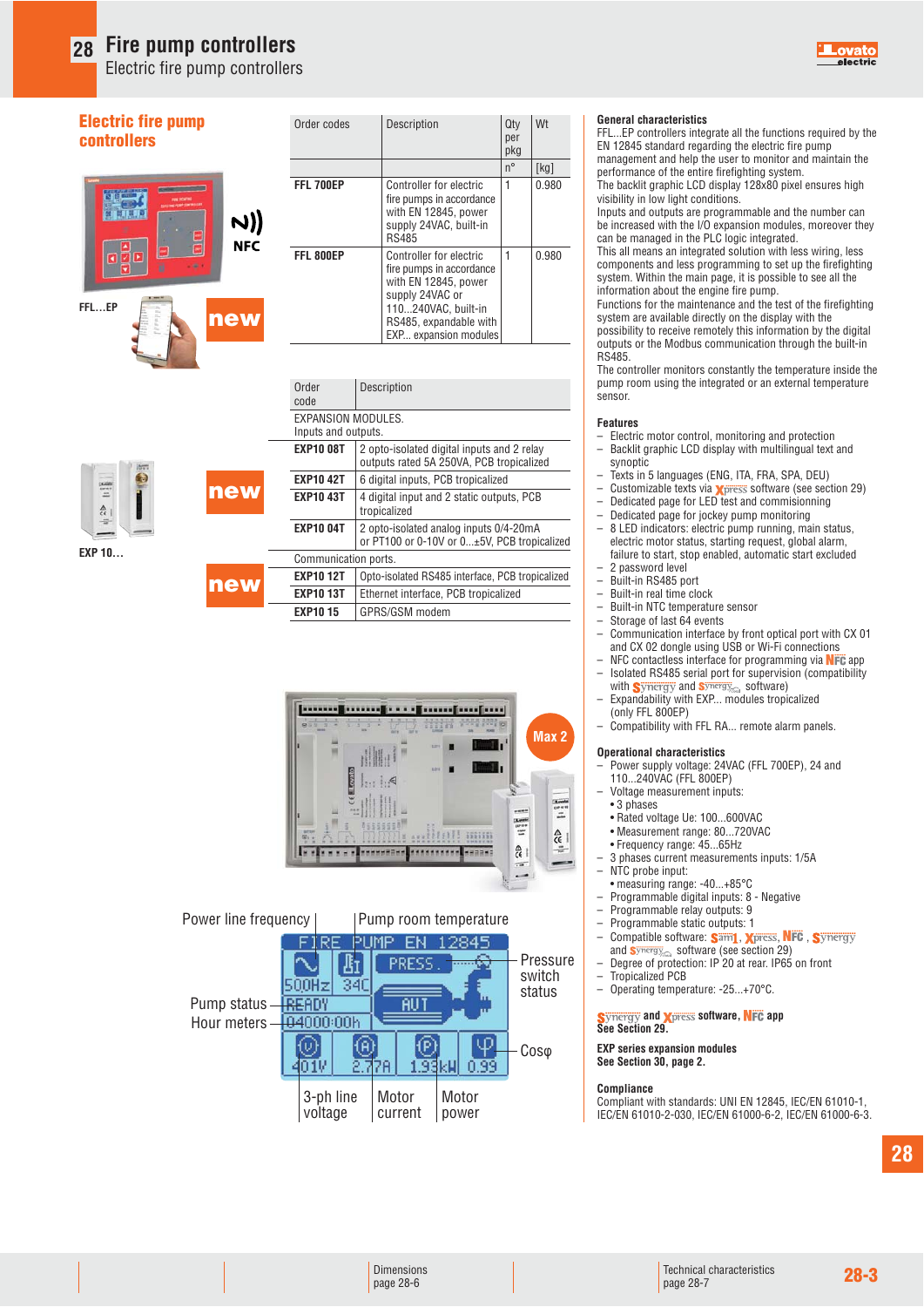**new**

Remote alarm panels for fire pump applications



#### **Remote alarm panels for fire pump applications**



| Order codes       | Description                                                                                                                                                          | Qty<br>per<br>pkg | Wt    |
|-------------------|----------------------------------------------------------------------------------------------------------------------------------------------------------------------|-------------------|-------|
|                   |                                                                                                                                                                      | n°                | [kg]  |
| <b>FFL RA 200</b> | Remote alarm panel with<br>LED, buzzer, pushbutton<br>to silence the siren and<br>test the LEDs.<br>It supports up to 2 fire<br>pump controllers                     | 1                 | 1.120 |
| <b>FFL RA 400</b> | Remote alarm panel with<br>LCD graphic display<br>(128x80pxls), buzzer,<br>expandable with EXP<br>expansion modules.<br>It supports up to 3 fire<br>pump controllers | $\mathbf{1}$      | 2.670 |

**FFL RA 400**

**EXP 10...**

|            | to silence the siren and<br>test the LEDs.<br>It supports up to 2 fire<br>pump controllers                                                                           |    |       |
|------------|----------------------------------------------------------------------------------------------------------------------------------------------------------------------|----|-------|
| FFL RA 400 | Remote alarm panel with<br>LCD graphic display<br>(128x80pxls), buzzer,<br>expandable with EXP<br>expansion modules.<br>It supports up to 3 fire<br>pump controllers | -1 | 2.670 |
|            |                                                                                                                                                                      |    |       |

| Order<br>code        | Description                                                     |
|----------------------|-----------------------------------------------------------------|
| Inputs and outputs.  | EXPANSION MODULES FOR FFL RA 400 (2 AVAILABLE SLOTS)            |
| <b>EXP1000</b>       | 4 opto-isolated digital inputs                                  |
| <b>EXP1001</b>       | 4 opto-isolated static outputs                                  |
| <b>EXP1002</b>       | 2 digital inputs and 2 static outputs,<br>opto-isolated         |
| <b>EXP1003</b>       | 2 relay outputs 5A 250VAC                                       |
| <b>EXP1008</b>       | 2 opto-isolated digital inputs and 2 5A relay<br>outputs 250VAC |
| <b>EXP10 42T</b>     | 6 digital inputs, PCB tropicalized                              |
| EXP10 43T            | 4 digital input and 2 static outputs, PCB<br>tropicalized       |
| Communication ports. |                                                                 |
| <b>EXP1011</b>       | Opto-isolated RS232 interface                                   |
| <b>EXP1012</b>       | Opto-isolated RS485 interface                                   |
| <b>EXP1013</b>       | Opto-isolated Ethernet interface                                |
| <b>EXP10 15</b>      | GPRS/GSM modem                                                  |

#### **General characteristics FFL RA 200**

FFL RA 200 is a simple remote annunciator: the buzzer will sound in case of alarm and the LEDs will indicate the presence of the relative alarms.

The labels for LEDs descriptions are included in the package. A template can be downloaded from www.LovatoElectric.com to le the user enter the proper alarm descriptions. The communication between the remote annunciator and the

FFL controller is performed by means of a pulsed signal and up to 2 FFL controllers can be connected. Using the front buttons, it is possible to silence the alarm occurred and test the LEDs. The alarms notified on the remote panel are configurable directly on FFL controllers. No setup on the remote panel is required. Two LEDs display the status of the communication and the remote panel power supply.

#### **Operational characteristics**

- Power supply voltage: 100...240VAC
- AC voltage range: 90...264VAC
- Frequency range: 45...66Hz
- Arrangement for internal battery support (battery not included) is built-in
- Compatible software: NFC app
- Degree of protection: IP40
- Operating temperature: -20...+60°C.

#### **Compliance**

Compliant with standards: UNI EN 12845, IEC/EN 61010-1, IEC/EN 61010-2-030, IEC/EN 61000-6-2, IEC/EN 61000-6-3.

#### **General characteristics FFL RA 400**

FFL RA 400 is an advanced remote annunciator with backlit graphic LCD display. It is expandable with the EXP modules to increase its features in terms of communication, digital inputs and digital outputs.

The communication between the remote panel and the FFL controller is performed by means of a pulsed signal or trough RS485 if the EXP10 12 expansion module is added. With RS485 connection, the FFL RA 400 can read more data from the FFL controller, for example the start statistics, the jockey pump statistics, the battery status and battery charger status.

Up to 3 FFL controllers can be connected to one FFL RA 400 with RS485 communication. On the front of the remote alarm panel, LEDs and buzzer are present to display and notify the alarms and to see them from a distance; at the same time a complete description of the alarms is available on the graphic LCD display.

The texts are available in 10 different languages: English, Italian, French, Spanish, German, Portuguese, Russian, Polish, Czech and Turkish.

By fitting the EXP10 15 expansion module, the remote annunciator is automatically equipped and configured with a GSM/GPRS modem. Once a data-enabled SIM card is inserted, SMS with alarms or events and email messages can be transmitted by the remote annunciator.

#### **Operational characteristics**

- Power supply voltage: 100...240VAC
- AC voltage range: 90...264VAC
- Frequency range: 47...63Hz
- Arrangement for internal battery support (battery not included) is built-in
- 5 digital inputs
- 2 digital outputs
- Expandibility with EXP... modules (2 available slots) – Optical port on front for CX 01 and CX 02 dongle
- 
- Compatible software: Sam1, Xpress, NFC, and <mark>s</mark>ynergy<sub>cal</sub> software (see section 29)<br>— Degree of protection: IP40
- Operating temperature: -30...+51°C.
- 

**S**ynergy and **X**press software, NFC app **See Section 29.**

**EXP series expansion modules See Section 30, page 2.**

**Compliance**

Compliant with standards: UNI EN 12845, IEC/EN 61010-1, IEC/EN 61010-2-030, IEC/EN 61000-6-2, IEC/EN 61000-6-3.

Dimensions page 28-6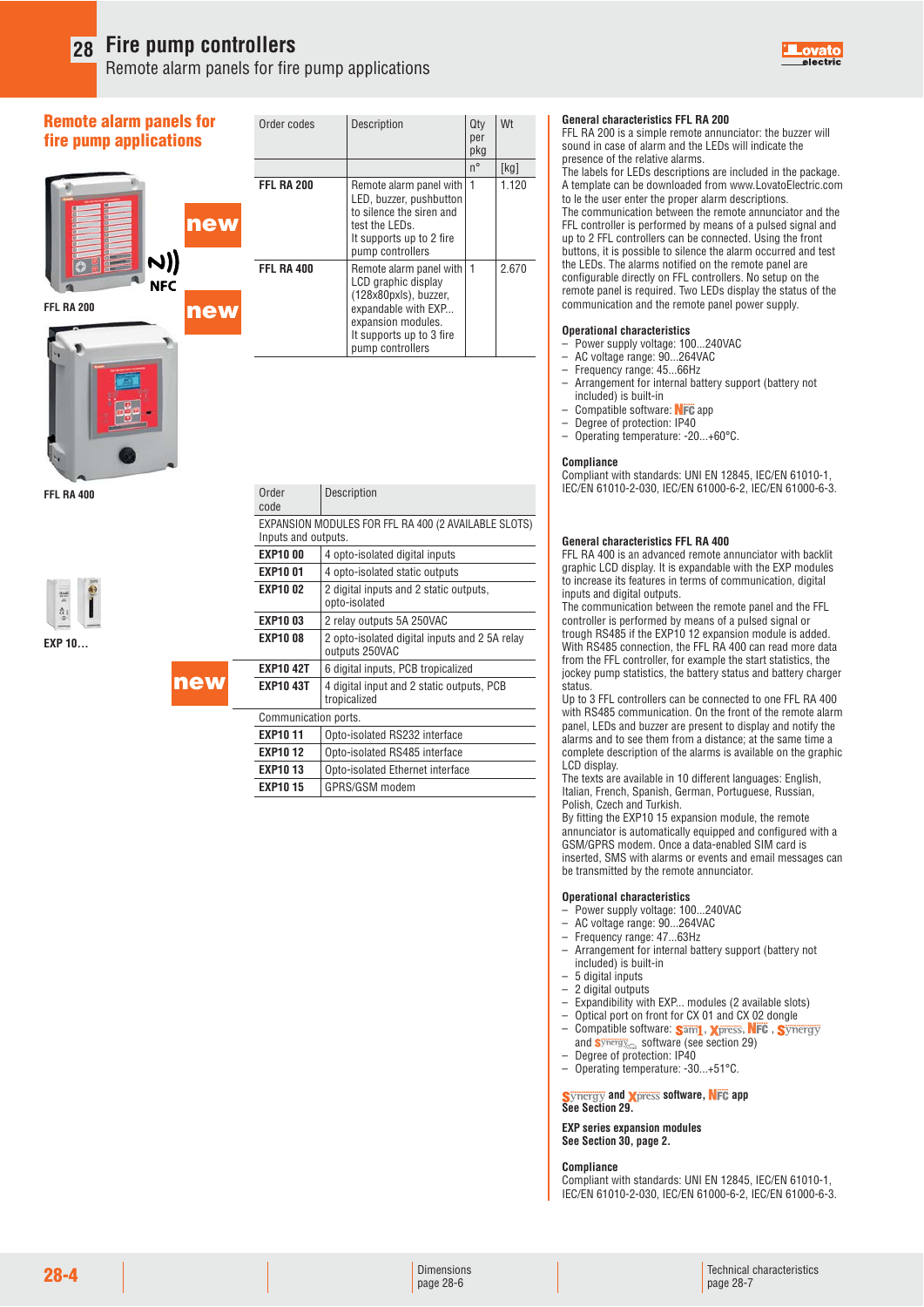Communication devices, software and accessories

#### **Communication devices**







| Order code | Description                                                                                                                                     | Qty<br>per<br>pkg | Wt    |
|------------|-------------------------------------------------------------------------------------------------------------------------------------------------|-------------------|-------|
|            |                                                                                                                                                 | $n^{\circ}$       | [kg]  |
| CX 01      | USB connection dongle<br>$PC \leftrightarrow FFL$ with optical connector<br>for programming, data download,<br>diagnostics and firmware upgrade | 1                 | 0.090 |
| CX 02      | Wi-Fi connection dongle<br>PC←FFL for data download.<br>diagnostics and firmware upgrade,<br>project upload/download and<br>controller cloning  | 1                 | 0.090 |
| CX 03      | GSM/GPRS penta-band antenna<br>(850/900/1800/1900/2100MHz)<br>for EXP10 15 expansion module                                                     | 1                 | 0.090 |



#### **General characteristics**

Communication and connection devices for fire pump controllers FFL 700... - FFL 800... - FFL RA 400 for personal computers, smartphones, tablets, modems, bus drives.

#### CX 01

The USB/optical connector, complete with cable, allows to connect fire pump controllers to a PC without having to disconnect the power supply from the electric panel and to carry out:

- $-$  parameter programming<br> $-$  settings copy to external
- $-$  settings copy to external units<br> $-$  data and event download
- data and event download
- carry out the diagnostics

firmware upgrade. The PC identifies the connection as a standard USB.

#### CX 02

By Wi-Fi connection, FFL 700... - FFL 800... controllers and FFL RA 400 remote alarm panel can be viewed by PC, smartphone and tablet with no need for cabling and to carry out:

- 
- $-$  parameter programming<br> $-$  data and event download – data and event download

– diagnostics project upload/download and controller cloning.

#### CX 03

Antenna compatible with the major part of worldwide mobile networks thanks to the available frequencies at 850/900/1800/1900/2100MHz.

IP67 IEC protection degree. Fixing by Ø10mm/0.39" drilling. Cable length 2.5m/7.23yd.

For wiring schemes and technical characteristics, refer to technical instructions in Downloads of local or global website or consult Technical support; see contact details on inside front cover.

**Accessories General characteristics General characteristics General characteristics General characteristics General characteristics** For general characteristics of these accessories see section 30.



**EXC CON 01**



**new** pkg and the state of the state of the state of the state of the state of the state of the state of the state o na ang pangalang pangalang pangalang pangalang pangalang pangalang pangalang pangalang pangalang pang pangalan Connecting cables. **51 C2** PC←→FFL... connecting cable, 1 0.090 1,8m/6ft long Converters. **EXC CON 01** RS485/ Ethernet converter, 1 0.400 12...48VDC, including DIN rail fixing kit Gateway. **EXC M3G 01** RS485 Gateway/3G modem,  $\begin{vmatrix} 1 & 0.340 \end{vmatrix}$  9.5...27VAC/9.5...35VDC, including antenna and programming cable **EXC GL A01** Gateway data logger for data  $1$  0.600 collecting via Modbus from the device in the field. Publishing of the data to supervision software, also in Cloud **EXC GL AX1** 2G/3G modem communication 1 0.160 module for EXC GL A01

Description per la personalità della contratta della contratta della contratta della contratta della contratta della contra





**EXC GL A01**



**EXC GL AX1**

**28**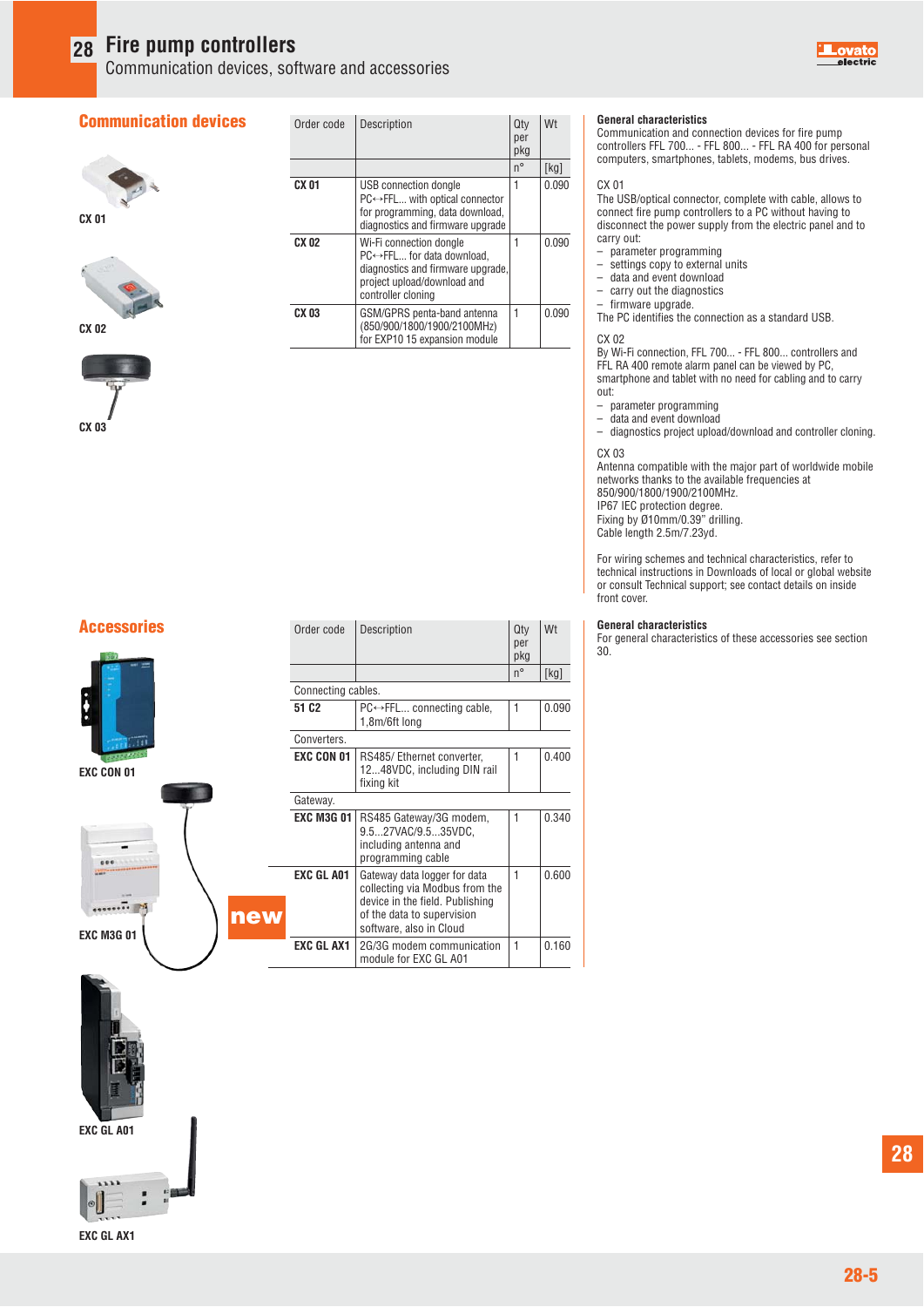Dimensions [mm(in)]

#### **FFL 700... - FFL 800...**







**ovato**<br>electric

#### **FFL RA 200**









#### **FFL RA 400**





**28-6**